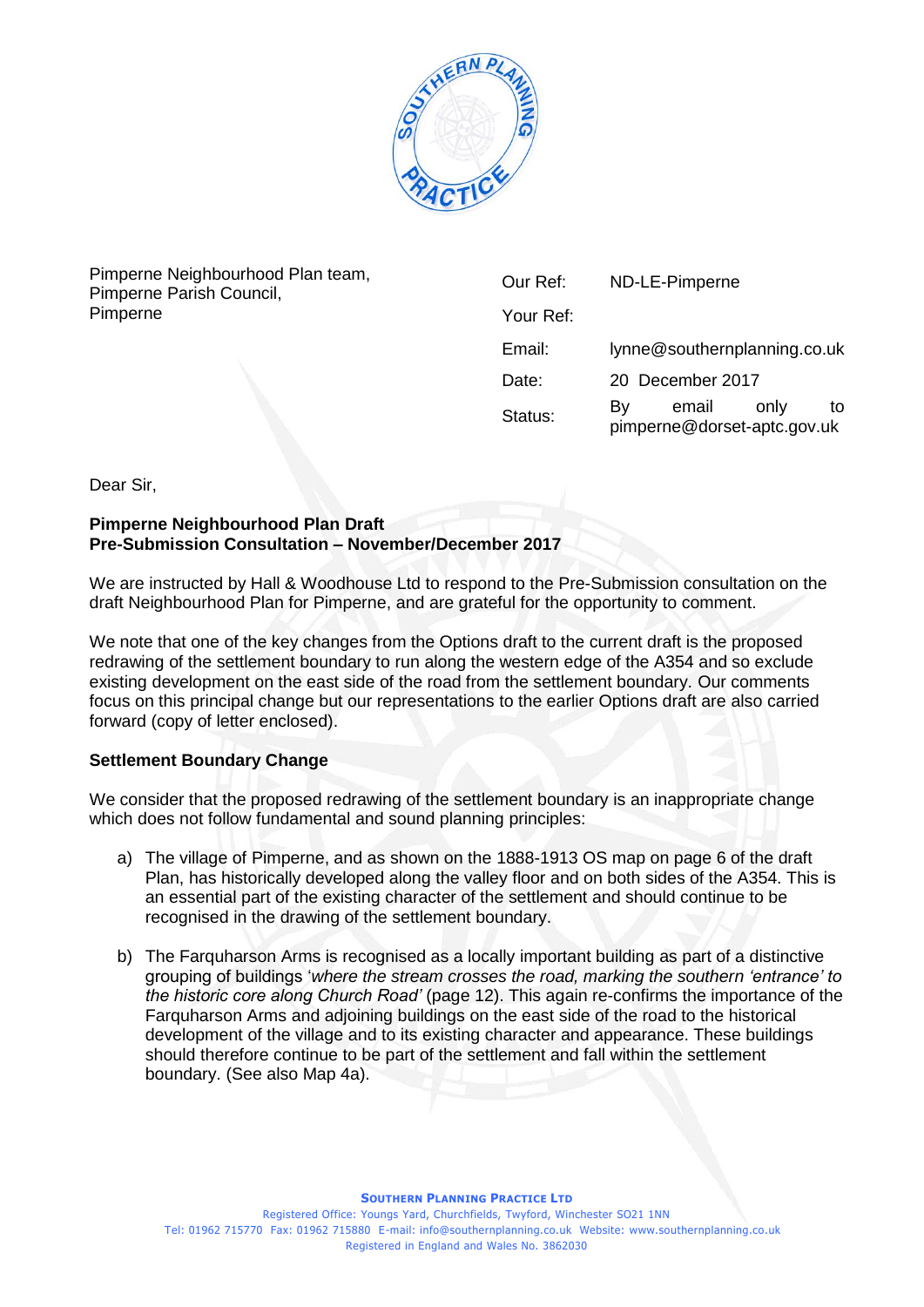

- c) Policy CF lists the Farquharson Arms as a key community asset in the village of Pimperne. If it is indeed included and considered to be a key community asset in the village, it should also be within the settlement boundary as existing; that is, part of the village.
- d) P28 sets out the reasons for the revised settlement boundary but these reasons are flawed, for the following reasons:
	- i) Following clearly identifiable boundaries the existing boundaries already follow these principles;
	- ii) Excluding protected green spaces on the edge of the settlement not relevant consideration to the exclusion of already built sites;
	- iii) Exclude areas east of A354 where housing development unlikely to be supported. This is not considered to be an appropriate use of the settlement boundary to secure this objective and normal development management policies as set out in the adopted North Dorset Local Plan Part 1 and the Neighbourhood Plan would appropriately manage development proposals that would come forward.
- e) Section 3 of the National Planning Policy Framework is clear that planning policies should support economic growth in rural areas and a prosperous rural economy, including the retention and development of local services and facilities. The exclusion of existing development, including existing community facilities from the settlement boundary is in direct conflict with securing this objective. The draft Neighbourhood Plan therefore fails one of the basic conditions test in this regard.

The North Dorset Local Plan Part 1 together with the policies in the Neighbourhood Plan provide a comprehensive framework of development management policies to guide and steer new development; it does not require the redrawing of the settlement boundary.

## **Other Matters**

The Neighbourhood Plan sets out that a key concern of local residents relates to traffic and road safety. However, the proposed housing sites are all at the edges of the village on its western side. As a result, they will all bring additional traffic and congestion to the main village streets, rather than helping to reduce it. By contrast, appropriate development on the east side of the A354 has the following advantages:

- Easy access direct onto the A354, whilst within easy walking distance of the main village facilities and therefore reducing the need for traffic to use the roads to the west of the A354.
- By increasing the amount of development on the east side of the A354, this will offer opportunities to improve crossing opportunities of the main road and help to slow traffic down as it passes through Pimperne.

It is noted that a number of representations on the earlier Options draft raised similar points in support of appropriate development on the east side of the A354.